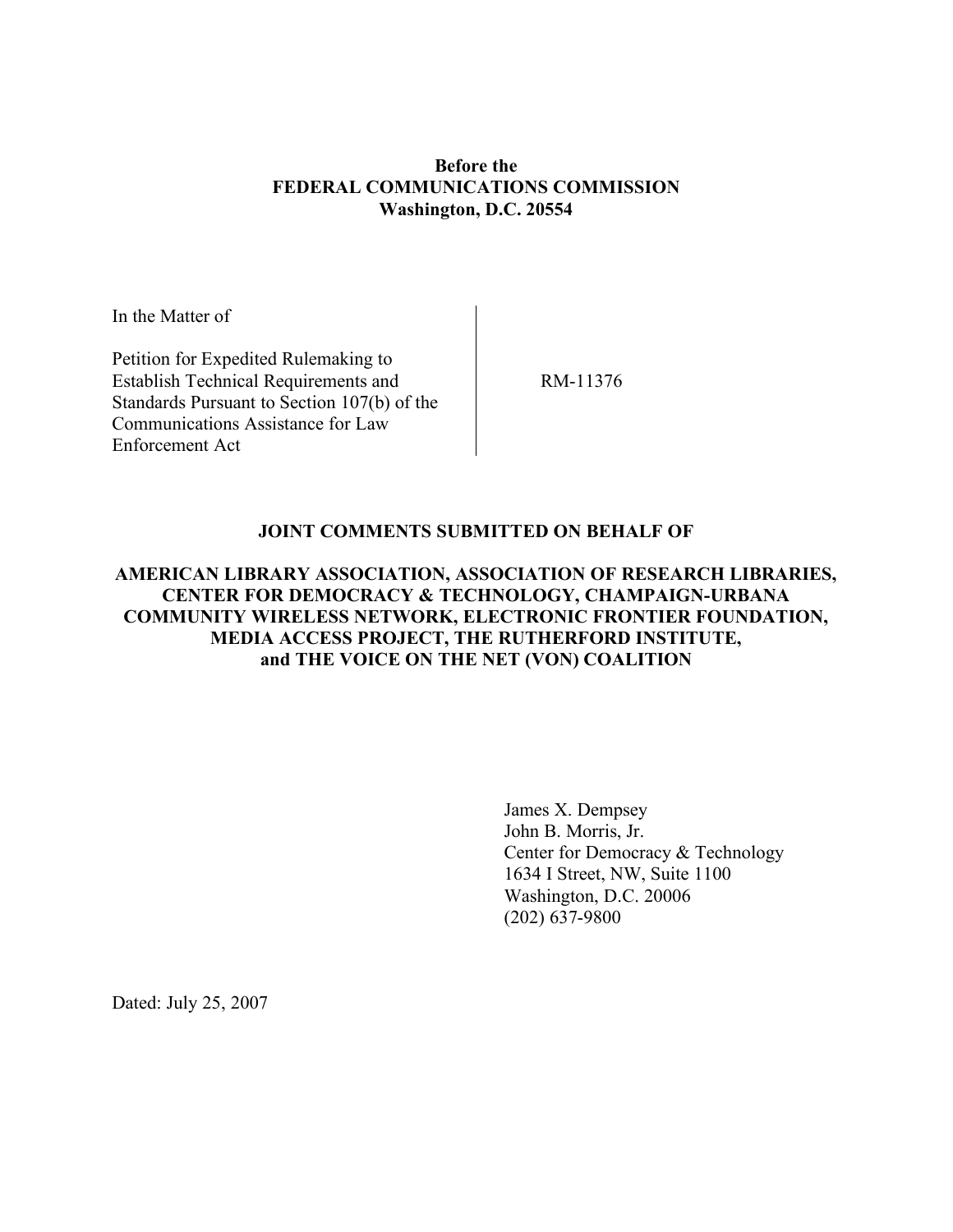| THE COMMISSION MUST REJECT THE EFFORT BY THE<br>$\mathbf{I}$ .<br><b>DEPARTMENT OF JUSTICE TO DO AN END RUN AROUND</b><br><b>BOTH CALEA AND THE ADMINISTRATIVE PROCEDURES</b>                                                                                                                                                            |
|------------------------------------------------------------------------------------------------------------------------------------------------------------------------------------------------------------------------------------------------------------------------------------------------------------------------------------------|
| THE "PACKET ACTIVITY REPORTING" SOUGHT BY DOJ IS<br>П.<br>NOT "CALL-IDENTIFYING INFORMATION" THAT THE<br><b>COMMISSION CAN REQUIRE TO BE PRODUCED UNDER</b><br><b>CALEA; TO ORDER ITS INCLUSION AS CII WOULD VIOLATE</b><br><b>BOTH CALEA AND THE U.S. COURT OF APPEALS DECISION</b><br>APPLYING CALEA TO BROADBAND ACCESS PROVIDERS.  3 |
| DOJ'S "PACKET ACTIVITY REPORTING" "PUNCH LIST"<br>Ш.<br><b>INCLUDES ITEMS THAT SHOULD NOT BE DEEMED TO BE CII</b>                                                                                                                                                                                                                        |
| Port Numbers are Not Appropriately Viewed at CII for a CDMA2000<br>A.                                                                                                                                                                                                                                                                    |
| DOJ's Demand for 200 Millisecond Time Stamp Accuracy Is Both<br><b>B.</b><br>Unnecessary And Wholly Inconsistent With How The Internet                                                                                                                                                                                                   |
| THE HEIGHTENED LOCATION REQUIREMENT SOUGHT BY<br>IV.<br><b>DOJ IS NOT REQUIRED BY CALEA, AND WOULD REQUIRE A</b><br><b>RADICAL RESTRUCTURING OF CURRENT LOCATION</b><br><b>PRACTICES - RESULTING IN A GROSS AND ON-GOING</b>                                                                                                             |
| DOJ'S DEMAND THAT THE COMMISSION REQUIRE CO-<br>V.<br><b>LOCATION OR CARRIER STORAGE OF INTERCEPTED</b><br><b>COMMUNICATIONS IS NOT PERMITTED BY CALEA, AND IS</b><br>SIMPLY DOJ'S EFFORT TO SHIFT THE COST AND BURDEN<br>OF INTERCEPTING LARGE VOLUMES OF DATA 14                                                                       |
|                                                                                                                                                                                                                                                                                                                                          |

# **TABLE OF CONTENTS**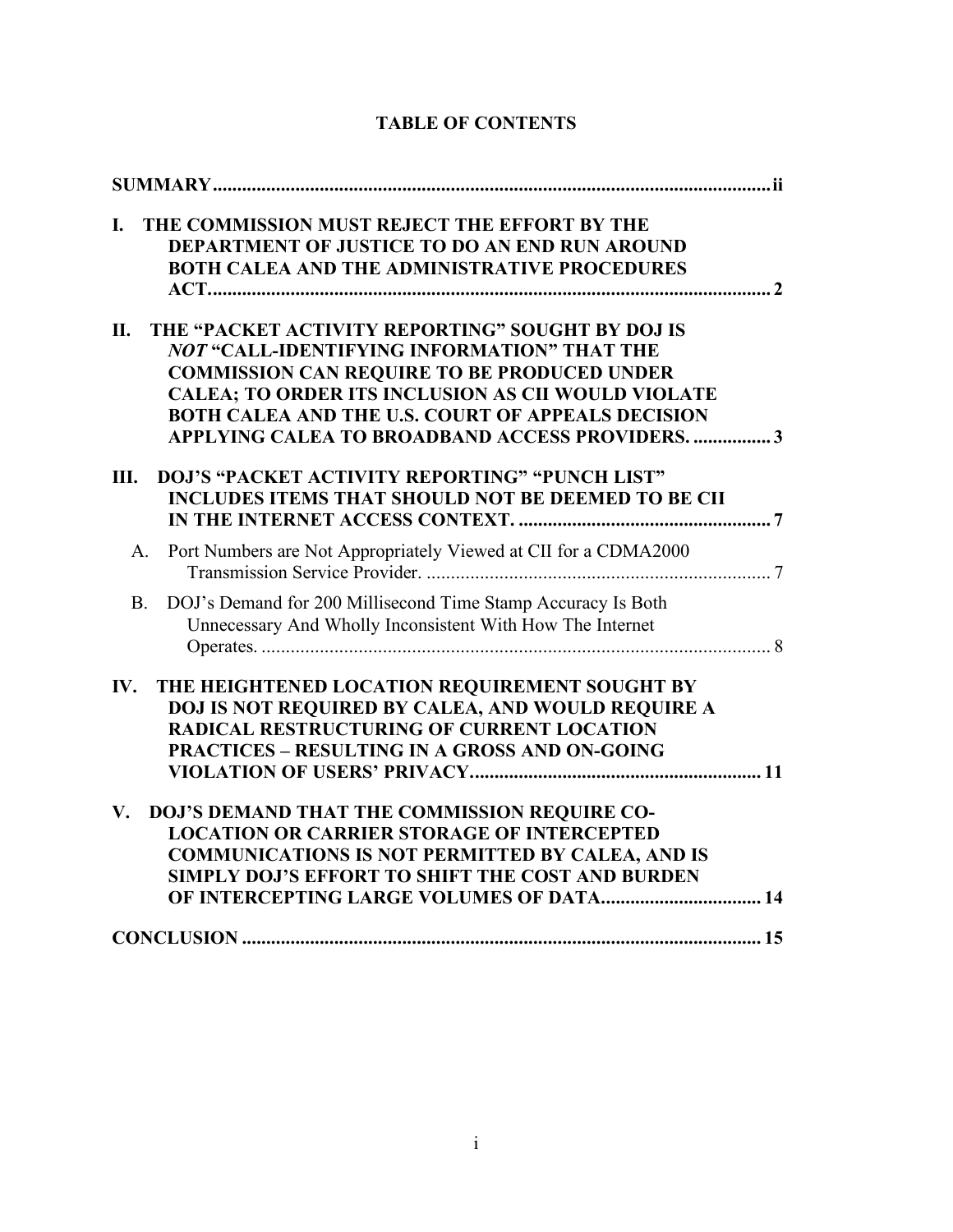#### **SUMMARY**

In its "Petition for Expedited Rulemaking," the U.S. Department of Justice asks this Commission to go far beyond what is allowed by the Communications Assistance for Law Enforcement Act ("CALEA"), and to impose on Internet access providers (including the CDMA2000 providers discussed in DOJ's Petition) CALEA obligations that far exceed what law enforcement is able to obtain using CALEA in the PSTN context.

As a threshold matter, the Commission must reject DOJ's effort to do an end run around both CALEA and the Administrative Procedures Act by extending any rules far beyond the CDMA2000 context that is ostensibly the focus of DOJ's Petition. The Commission must limit this proceeding to the specific standard challenged by DOJ, ANSI's J-STD-035-B.

On the substance of DOJ's challenge to the J-STD-025-B standard itself, the Commission should reject all of DOJ's requests:

**"Packet Activity Reporting":** Contrary to DOJ's argument, "packet activity reporting" cannot be deemed to be "Call-Identifying Information" ("CII") in the context of CALEA obligations of a provider of *access* to the Internet. The crucial element of Commission's extension of CALEA to Internet access providers (and the decision by the Court of Appeals to uphold the Commission) is that the "transmission" portion of Internet access service is separate from the information services portion, and CALEA can be applied to the transmission portion. In its Petition, DOJ asks this Commission to do a 100% about face, and to merge information services back into the transmission services for CALEA purposes. But as the Court of Appeals made crystal clear, the transmission services are the *only* part of Internet access that can be reached by CALEA. Extending CALEA to the information services portion would give DOJ far

ii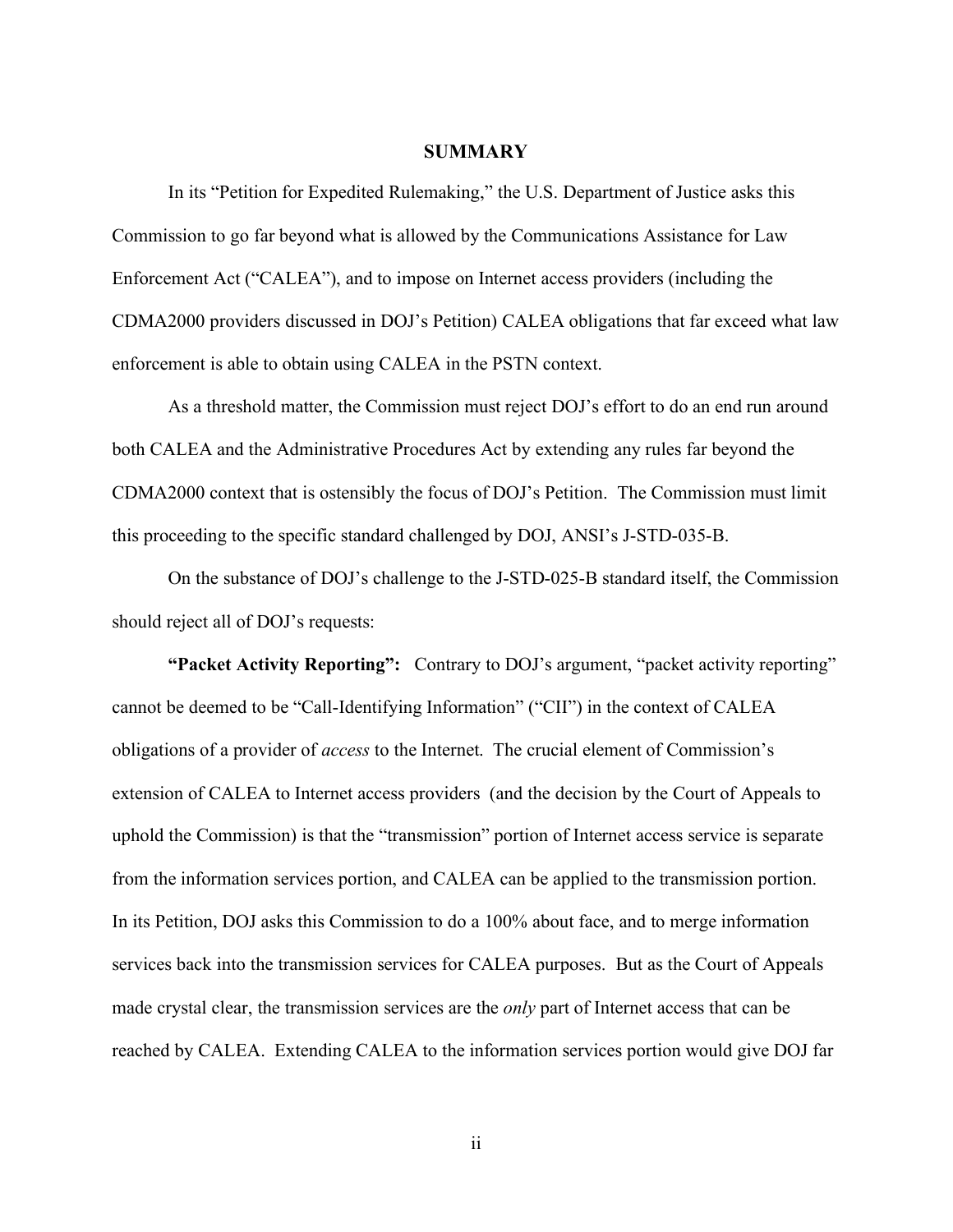more than it receives in the comparable situation in the PSTN context, and would violate **CALEA** 

**Port Numbers:** "Call-Identifying Information" cannot under CALEA include the content of a communications. For a CDMA2000 access service provider, port numbers are *content*, and thus cannot be covered by CALEA. Again, DOJ is asking the Commission to give it far more in the Internet access context than it receives in the PSTN context.

**200 Millisecond "Accuracy" in Time Stamps:** Although the start and stop time of a communication is appropriately included in CII, it is both burdensome and wholly unnecessary to require access providers to provide time stamps with an "accuracy" or "precision" of 200 milliseconds. DOJ ignores the fundamental reality about the Internet – that unlike the PSTN the Internet does not require highly accurate and closely synchronized timing for communications to flow. Granting DOJ's Petition on this point would require a sweeping revamping of Internet access providers' networks, and the Internet as a whole. The Commission lacks the authority for such a sweeping mandate.

**Heightened Location Precision:** DOJ's request for the Commission to impose a heightened degree of location accuracy was squarely rejected in 1999 and 2000 by both the Commission and the U.S. Court of Appeals, and DOJ points to *nothing* to suggest that the legal or privacy considerations have in any way changed on this point since 1999. DOJ now asks the Commission to go much farther than what the Commission rejected in 1999. DOJ's Petition, if granted, would directly harm the day-to-day privacy of millions of wireless uses across the country. The Commission should reaffirm its 1999 decision and reject DOJ's Petition.

**Cost Shifting:** The Commission must reject DOJ's efforts to impose on carriers costs that the CALEA statute itself makes clear are costs that must be born by the government.

iii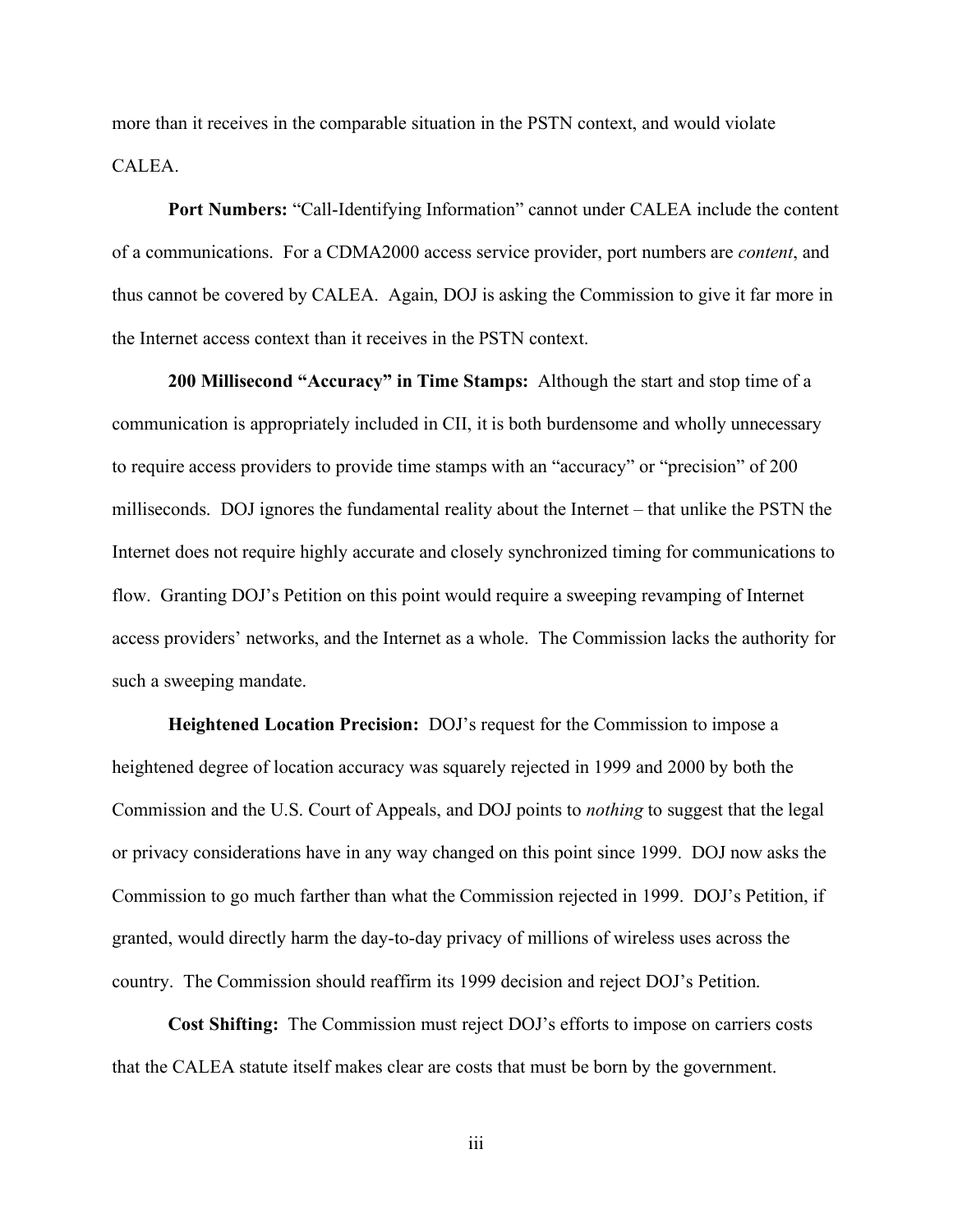#### **Before the FEDERAL COMMUNICATIONS COMMISSION Washington, D.C. 20554**

In the Matter of

In the Matter of Petition for Expedited Rulemaking to Establish Technical Requirements and Standards Pursuant to Section 107(b) of the Communications Assistance for Law Enforcement Act

RM-11376

#### **JOINT COMMENTS SUBMITTED ON BEHALF OF**

# **AMERICAN LIBRARY ASSOCIATION, ASSOCIATION OF RESEARCH LIBRARIES, CENTER FOR DEMOCRACY & TECHNOLOGY, CHAMPAIGN-URBANA COMMUNITY WIRELESS NETWORK, ELECTRONIC FRONTIER FOUNDATION, MEDIA ACCESS PROJECT, THE RUTHERFORD INSTITUTE, and THE VOICE ON THE NET (VON) COALITION**

American Library Association, Association of Research Libraries, Center for Democracy & Technology, Champaign-Urbana Community Wireless Network, Electronic Frontier Foundation, Media Access Project, The Rutherford Institute, and The Voice On The Net (VON) Coalition respectfully submit these comments in opposition to the "Petition for Expedited Rulemaking" filed by the U.S. Department of Justice ("DOJ") on May 15, 2007, pertaining (ostensibly) to the J-STD-025-B standard for compliance with the Communications Assistance for Law Enforcement Act ("CALEA").<sup>1</sup>

 <sup>1</sup> Pub. L. No. 103-414, <sup>108</sup> Stat. <sup>4279</sup> (1994), *codified as* <sup>47</sup> U.S.C. §§ 1001-10 and <sup>47</sup> U.S.C. § 229.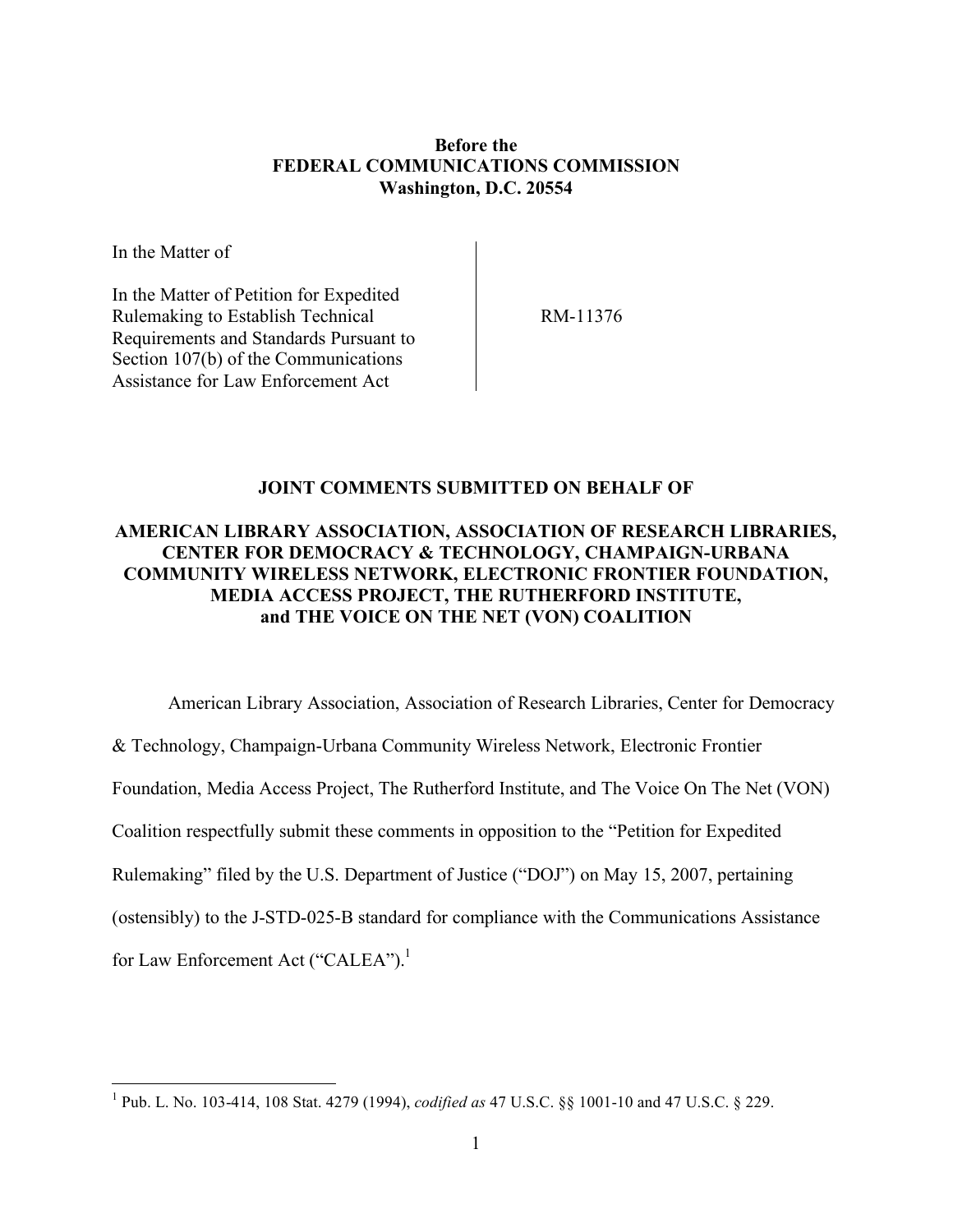## **I. THE COMMISSION MUST REJECT THE EFFORT BY THE DEPARTMENT OF JUSTICE TO DO AN END RUN AROUND BOTH CALEA AND THE ADMINISTRATIVE PROCEDURES ACT.**

In the first paragraph of its Petition and then repeatedly throughout its 66 page filing, the Department of Justice aims its arguments at ANSI's "J-STD-025-B, the CALEA standard for CDMA2000 packet data wireless service." Petition at 2 *et seq.* Yet in footnote 10 of its Petition, DOJ asserts that "any rules established by the Commission [in response to the Petition] should also be applicable" to other standards where the same capabilities are at issue. Thus, although claiming to focus on CDMA2000 service, DOJ is in fact seeking an advance ruling invalidating a host of unidentified standards, some of which may not have even been created yet. Under both CALEA and the Administrative Procedures Act, the Commission must reject this gambit.

Under CALEA, the Commission's sole statutory authority is this regard is to respond to a deficiency petition pertaining to a specific failure to create a standard, or a specific asserted deficiency in a standard. *See* CALEA § 107(b). DOJ has only come forward with assertions about a single standard, and the Commission's authority is limited to that standard. Moreover, under the Administrative Procedures Act, a single footnote in a 66-page long petition is inadequate to give appropriate notice to the public, or to individuals and entities that might be affected by an as-yet-unidentified range of other standards that DOJ seeks to cover.

Looking at just one of DOJ's claims against the J-STD-025-B standard highlights the wisdom behind CALEA's requirement that the Commission only consider a single standard at a time. DOJ seeks to impose on CDMA2000 systems a requirement that a provider report a time stamp to an "accuracy" of 200 milliseconds. *See* Petition at 19-20. Whether that is an appropriate requirement in the wireless CDMA2000 context (and as discussed below, it is not), such a requirement would be extraordinarily burdensome in other contexts involving "wired" ISPs – many of which operate networks that in their current form only have the capability to time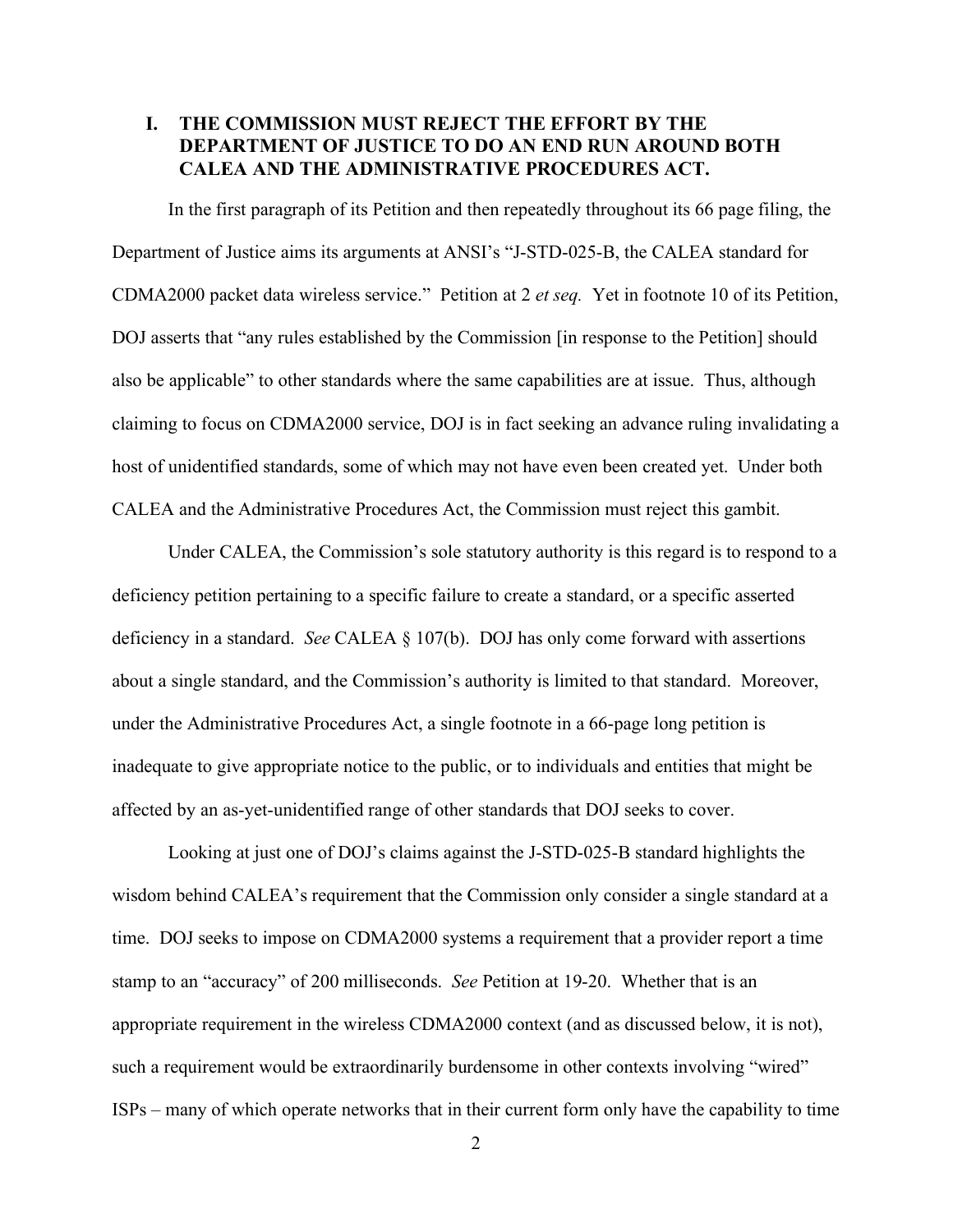events to a precision of 1 second. In those contexts, a rule requiring such timing could require ISPs to replace many if not all of the switches and routers in their networks, at extraordinary expense (for, as discussed below, a functionality that is largely unnecessary in the Internet context).

As the CALEA statute recognized, different standards may be necessary in different technological contexts. The Commission should not, and cannot, allow DOJ to try to expand this processing beyond the CDMA2000 standard.

# **II. THE "PACKET ACTIVITY REPORTING" SOUGHT BY DOJ IS** *NOT* **"CALL-IDENTIFYING INFORMATION" THAT THE COMMISSION CAN REQUIRE TO BE PRODUCED UNDER CALEA; TO ORDER ITS INCLUSION AS CII WOULD VIOLATE BOTH CALEA AND THE U.S. COURT OF APPEALS DECISION APPLYING CALEA TO BROADBAND ACCESS PROVIDERS.**

In asking this Commission in 2004 (and ultimately the Court of Appeals) to extend

CALEA to broadband access service, DOJ repeatedly argued that it was simply trying to replace what it lost in the PSTN – the ability to capture a target's telephone call to his  $ISP<sup>2</sup>$  DOJ argued that broadband was a "substantial replacement" for dial-up access to the Internet, and that is what this Commission held. The Commission itself then spent *eleven pages* of its main brief to the U.S. Court of Appeals in 2006 to argue that its application of CALEA to broadband access was permissible based on the Commission's separation of the underlying transmission function of broadband access from the excluded information services. <sup>3</sup> The Court of Appeals in turn relied on both DOJ's and the Commission's arguments and made specifically clear in its holding that it

 <sup>2</sup> *See, e.g.,* Reply Comments of the United States Department of Justice, at 15, *In the Matter of Communications Assistance for Law Enforcement Act and Broadband Access and Services,* filed Dec. 21, 2004 (ET Docket No. 04-295) [hereafter "DOJ Reply Comments"]; Brief for Respondent United States, at 23, *American Council of Education v. Fed. Communications Comm.*, filed Feb. 27, 2006 (D.C. Cir. No. 05-1404).

<sup>3</sup> *See* Brief for Respondent Federal Communications Commission, at 26-37, *American Council of Education v. Federal Communications Commission*, filed Feb. 27, 2006 (D.C. Cir. No. 05-1404).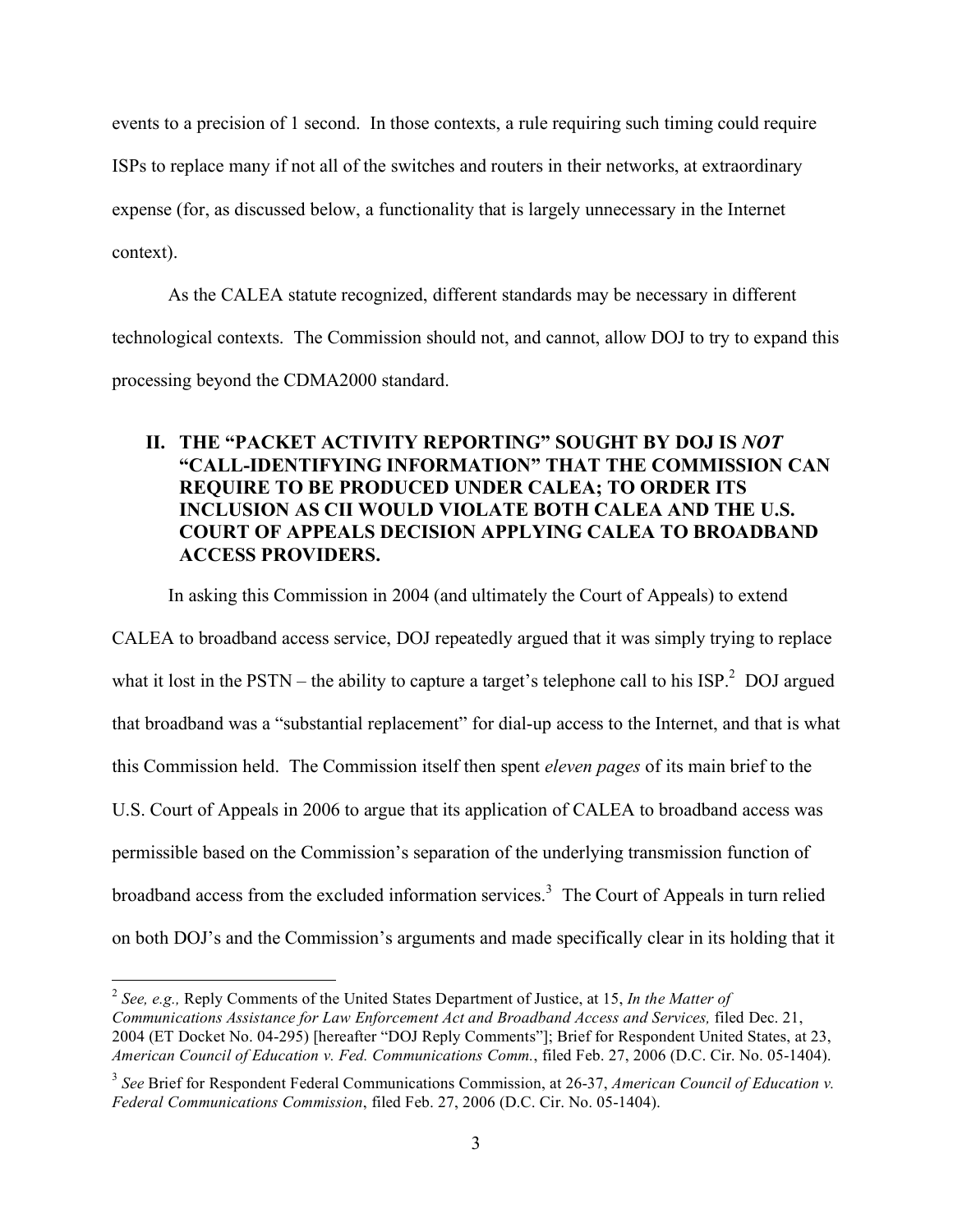was *only* the transmission function of broadband access that was covered by CALEA. The court specified exactly what part of broadband access was covered by CALEA:

> [t]he "switching and transmission" portion of a broadband service offering—which replaces the "switching or transmission" portion of a dialup Internet connection . . . . 4

Without this critical distinction between transmission and the underlying information services – argued by DOJ, accepted by this Commission, and then upheld by the Court of Appeals – CALEA by its terms could not apply to Internet access.

In its Petition asking for what it calls "packet activity reporting," DOJ asks this Commission to adopt a 100% change in course, and to completely abandon the core distinction between the transmission service and the underlying information service. DOJ is asking the Commission to order that the *transmission service provider* (the broadband access provider) be required under CALEA to produce "call-identifying information" for the underlying information services. This is *exactly* contrary to the very basis of the Commission's extension of CALEA to broadband access, and the Court of Appeals decision upholding that extension. The Commission should reject DOJ's Petition out of hand.

To appreciate the magnitude of DOJ's about face, consider DOJ's original argument in 2004 to extend CALEA to broadband access: broadband access to the Internet was a "substantial replacement" for dial-up access, and thus the FCC needed to ensure that people who used to use dial-up access to reach the Internet could not avoid CALEA by using broadband access. As noted, DOJ repeatedly claimed that it simply was trying to replace what it "lost" when Internet access started moving from dial-up to broadband. But DOJ is now seeking much, much more.

 <sup>4</sup> *American Council of Education v. Federal Communications Commission*, <sup>451</sup> F.3d 226, <sup>234</sup> (D.C. Cir. 2006).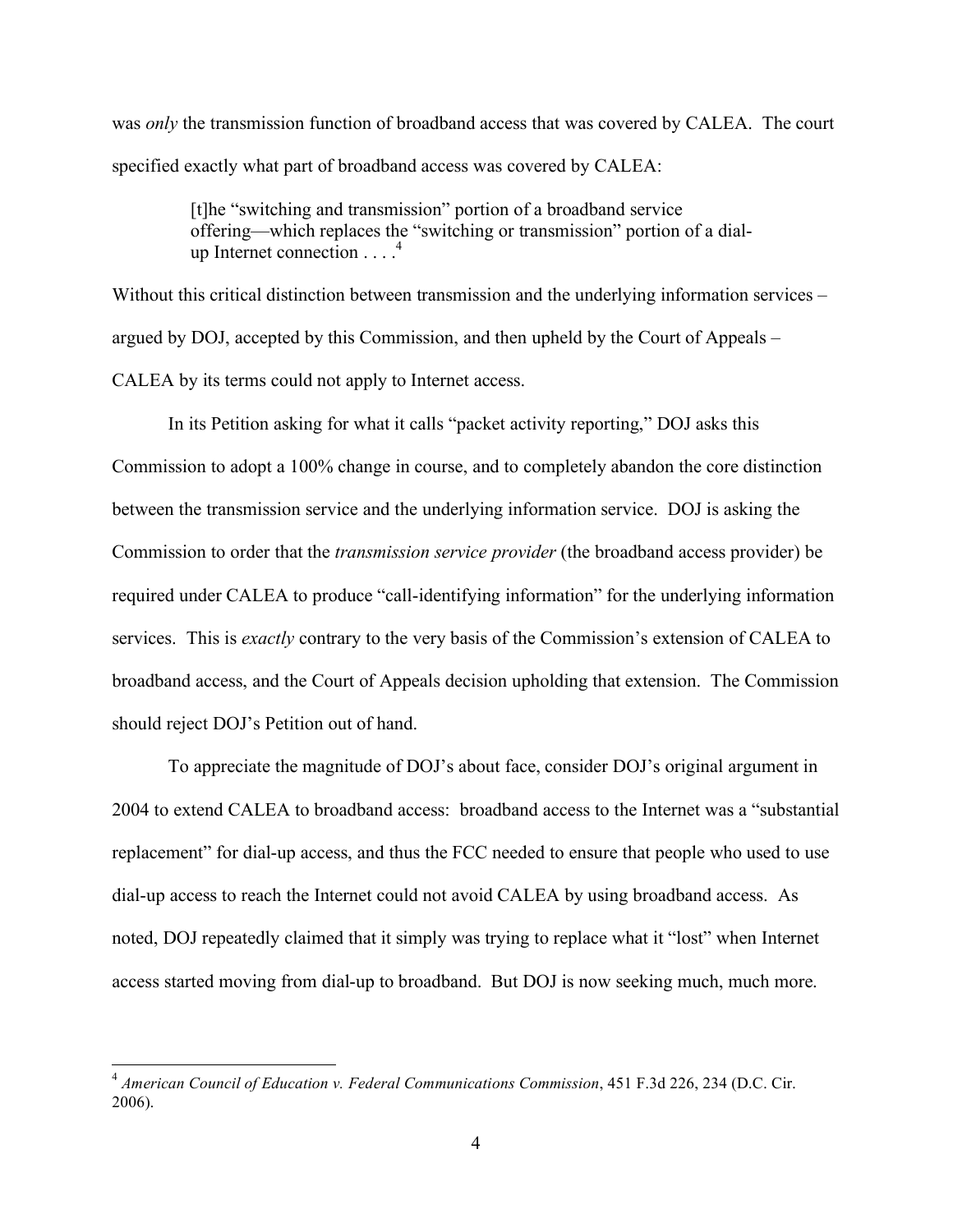It is critical to note exactly what DOJ had under CALEA before broadband: CALEA required a local exchange carrier ("LEC") to meet CII obligations with regard to a target's telephone call to reach his or her dial-up ISP. The LEC had to provide certain information about the start of that telephone call, and the end of that telephone call, but the LEC had *no obligation whatsoever* to listen in on the telephone call and provide "packet activity reporting" on every Internet packet that traveled over the LEC's *transmission* facilities. All the LEC – the transmission service provider – had to do was to report information about the *transmission* itself, not about what packets were carried in the transmission. But that is now *exactly* what DOJ is asking the Commission to require wireless *transmission service providers* to do. Contrary to all of its prior arguments to the Commission and the Court of Appeals, DOJ is now asking the Commission to merge information service back into transmission services, and make the transmission service provider subject to CALEA obligations with regard to the information services portion of broadband access. Were this Commission to grant DOJ's Petition, the Commission would be acting directly contrary to the holding of the U.S. Court of Appeals.

Moreover, were the Commission to grant DOJ's Petition, DOJ would presumably turn around and file a deficiency petition challenging the *J-STD-025-A* standard that covers telephone calls to dial-up ISPs. In terms of Internet access, there is no functional difference between the CDMA2000 wireless provider covered by J-STD-025-B and the LEC covered by J-STD-025-A, and there is no legal foundation in CALEA for treating them any differently. Either both J-STD-025-A and J-STD-025-B are deficient in this regard, or neither is deficient. Either both LECs and CDMA2000 service providers must break into the *transmission* of IP packets and provide "packet activity reporting," or neither type of provider must do so. It is presumably beyond question, however, that the LEC cannot be made under CALEA to break the dial-up Internet call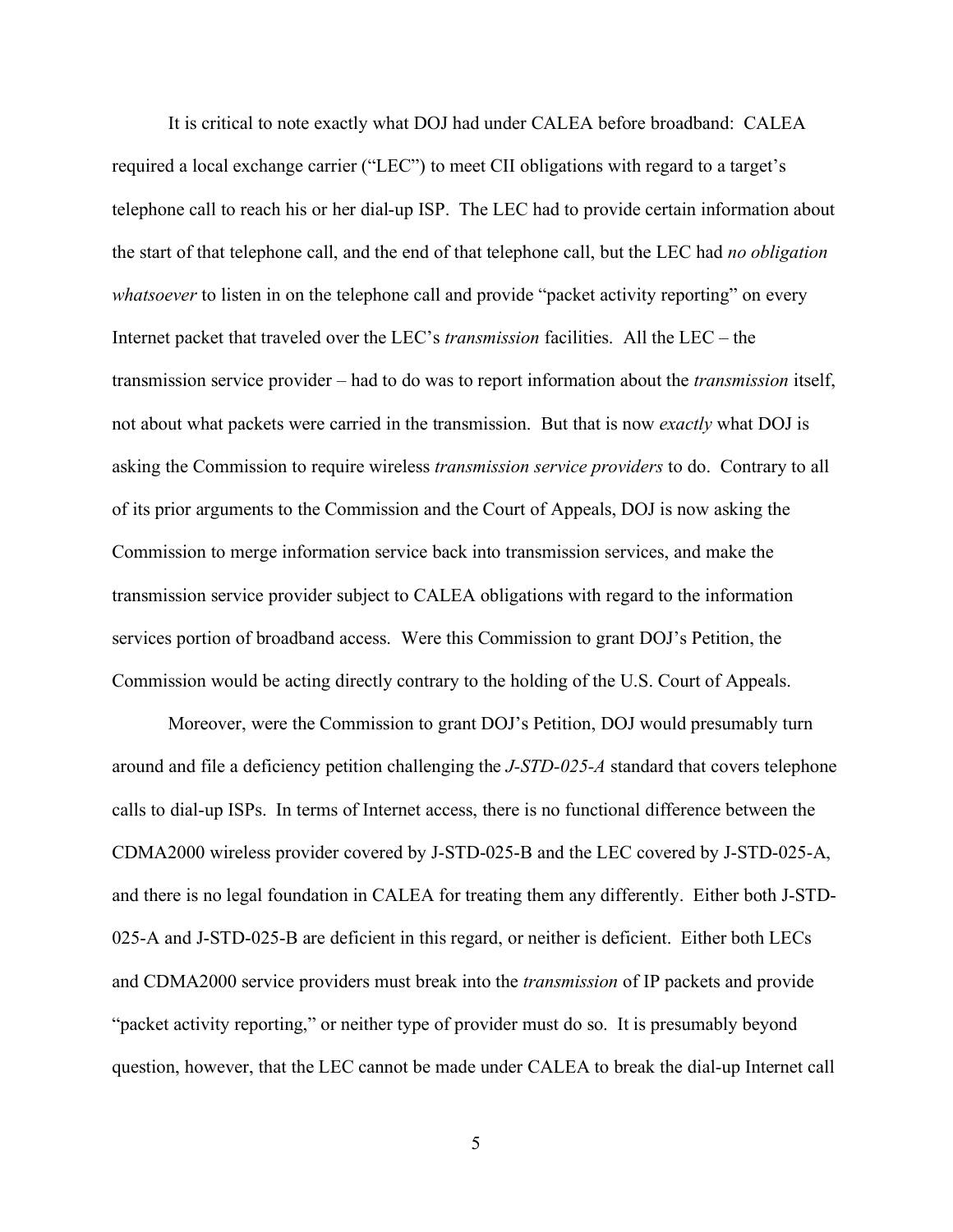into individual packets, and it should be equally beyond question that CDMA2000 providers cannot be required under CALEA to do the same thing.

The CDMA2000 standard challenged in this Petition provides DOJ with *exactly* the same type and quantity of information that DOJ receives under CALEA/CII in the dial-up Internet scenario. And this is *exactly* what DOJ asserted to both this Commission and the Court of Appeals that is was seeking by asking the Commission to extend CALEA to broadband access. DOJ cannot ask for a complete change of course now.

To be clear, DOJ is absolutely able to serve lawfully authorized pen/trap warrants to obtain "call-identifying information" pertaining to information services. In other words, if DOJ obtains from a court a proper pen/trap order applicable to a target's entire Internet data stream (which would have to exclude the content elements that are revealed in that data stream), then DOJ can obtain reports on "packet activity" that it addresses here. But, critically, it must obtain such information from the information service provider *not* the transmission provider, and it cannot impose CALEA obligations to require the information service provider to redesign its network to meet DOJ demands.

The fact that in many broadband contexts (including CDMA2000) the transmission service provider is often vertically integrated with the information service provider does not change the CALEA analysis. Indeed, both the Commission and Court of Appeals decisions were specifically hinged on the holdings that such integrated providers had two separate functions, and that CALEA treated those functions differently. DOJ cannot have its cake and eat it too  $-$  it cannot ask for separate functional treatment to claim that CALEA applies to broadband access, 5

 <sup>5</sup> *See, e.g.,* DOJ Reply Comments, at 15-16 (arguing that vertical integration of transmission providers and information service providers did not justify excluding the transmission services from CALEA).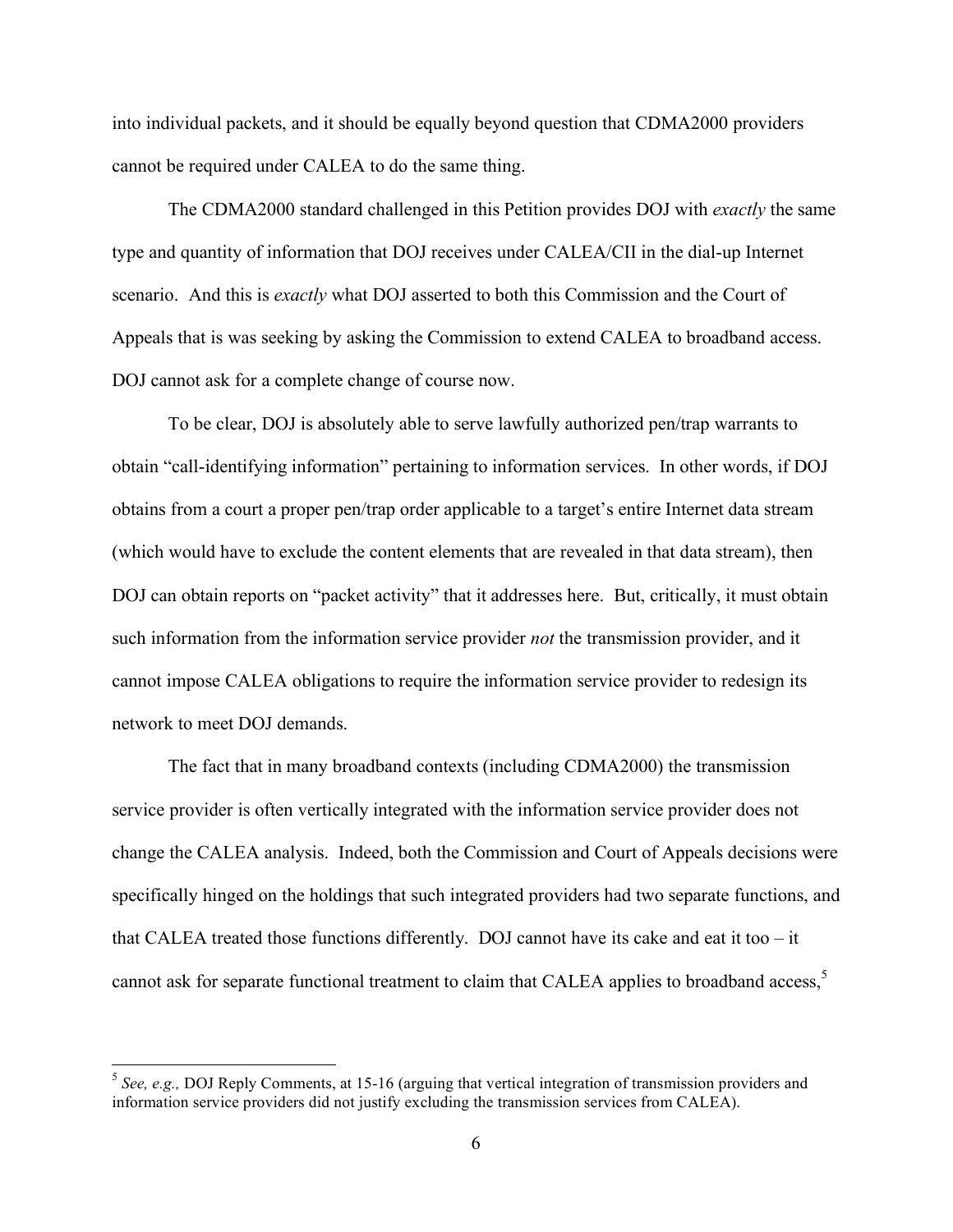and then ask for unitary functional treatment when analyzing *how* CALEA applies to broadband access. DOJ's Petition seeking "packet activity reporting" must be denied.

# **III. DOJ'S "PACKET ACTIVITY REPORTING" "PUNCH LIST" INCLUDES ITEMS THAT SHOULD NOT BE DEEMED TO BE CII IN THE INTERNET ACCESS CONTEXT.**

If the Commission rejects DOJ's request to impose "packet activity reporting" on CDMA2000 transmission providers – as it should – the Commission need not address some of the more specific requests about details of such reporting. But if the Commission determines that it should address those issues, the undersigned urge the Commission to reject, at a minimum, (a) DOJ's suggestion that "port numbers" are CII in the access context, and (b) DOJ's demand that time stamps be provided with 200 millisecond "accuracy."

# **A. Port Numbers are Not Appropriately Viewed at CII for a CDMA2000 Transmission Service Provider.**

DOJ asserts in its Petition that "port numbers" – information that in many cases indicates what "type" of Internet communication is being sent – should be deemed to be CII for purposes of the CALEA obligations of CDMA2000 transmission service providers. *See* Petition, as 12-16. Port numbers, however, are not used by those providers of transmission services in the transmission of the communications, and in any event they provide information about the *content* of the communication – information that cannot be included in CII under CALEA.

Again, it is critical to note exactly what DOJ had under CALEA before broadband: A local exchange carrier had no obligation to break into a phone call and determine what *type* of phone call it was – whether it was a voice call, a fax call, a modem call, for example. Moreover, the LEC certainly has no obligation to listen to a call to a dial-up ISP and report the port number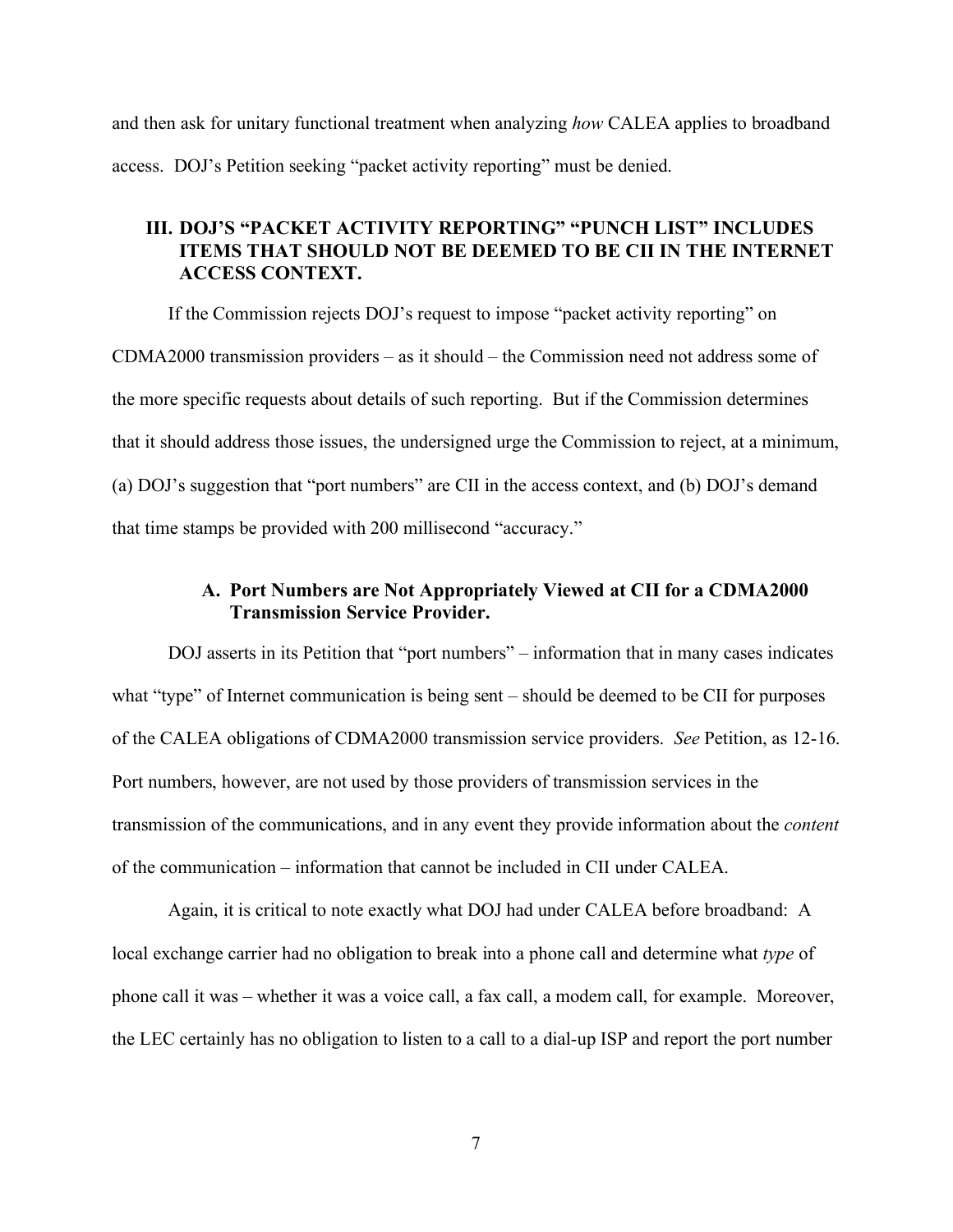of the IP packets (just as it does not have the broader obligation to report on each packet, as discussed above).

In the PSTN, the *type* of phone call is irrelevant to the transmission services provided by the LEC, and is a critical element of the *content* of the call itself. In the PSTN context, CALEA does not require LECs to listen in on a phone call and report as CALEA required-CII the *type* of the call. But this is exactly what DOJ asks the Commission to impose *as CII* on CDMA2000 providers. The Commission does not have the authority under CALEA to redefine elements of the content of a communication and make them part of "call identifying information."

Again, to be clear, port numbers may well be appropriately obtainable under a pen/trap order *served on an information service provider*. And thus DOJ can certainly – if it obtains the appropriate court order applicable to the appropriate entity – obtain the port numbers it asserts that it needs. What it cannot do is obtain port numbers as CII *from the transmission provider under CALEA.* DOJ's effort to obtain port numbers from CDMA2000 providers must be rejected.

# **B. DOJ's Demand for 200 Millisecond Time Stamp Accuracy Is Both Unnecessary And Wholly Inconsistent With How The Internet Operates.**

Another key element of the "packet activity reporting" that DOJ seeks is "time stamp" information with an "accuracy"6 of 200 milliseconds. Commenters readily agree that DOJ can obtain as CII the start and end time of a call, but in the Internet context it is wholly unreasonable

 $6$  It is very unclear from DOJ's Petition whether they are complaining about the "accuracy" or "precision" of the time stamp, or possibly both. Confusion between these two terms is common, as suggested by the numerous Internet web sites devoted to explaining the difference between the terms. *See, e.g.,* http://www.ece.unb.ca/tervo/ee2791/intro.htm ("The precision of an instrument reflects the number of significant digits in a reading; [t]he accuracy of an instrument reflects how close the reading is to the 'true' value measured."). It appears more likely that DOJ means "precision," but the comments that follow demonstrate that *both* precision and accuracy of 200 milliseconds are unnecessary and inappropriate in the Internet context.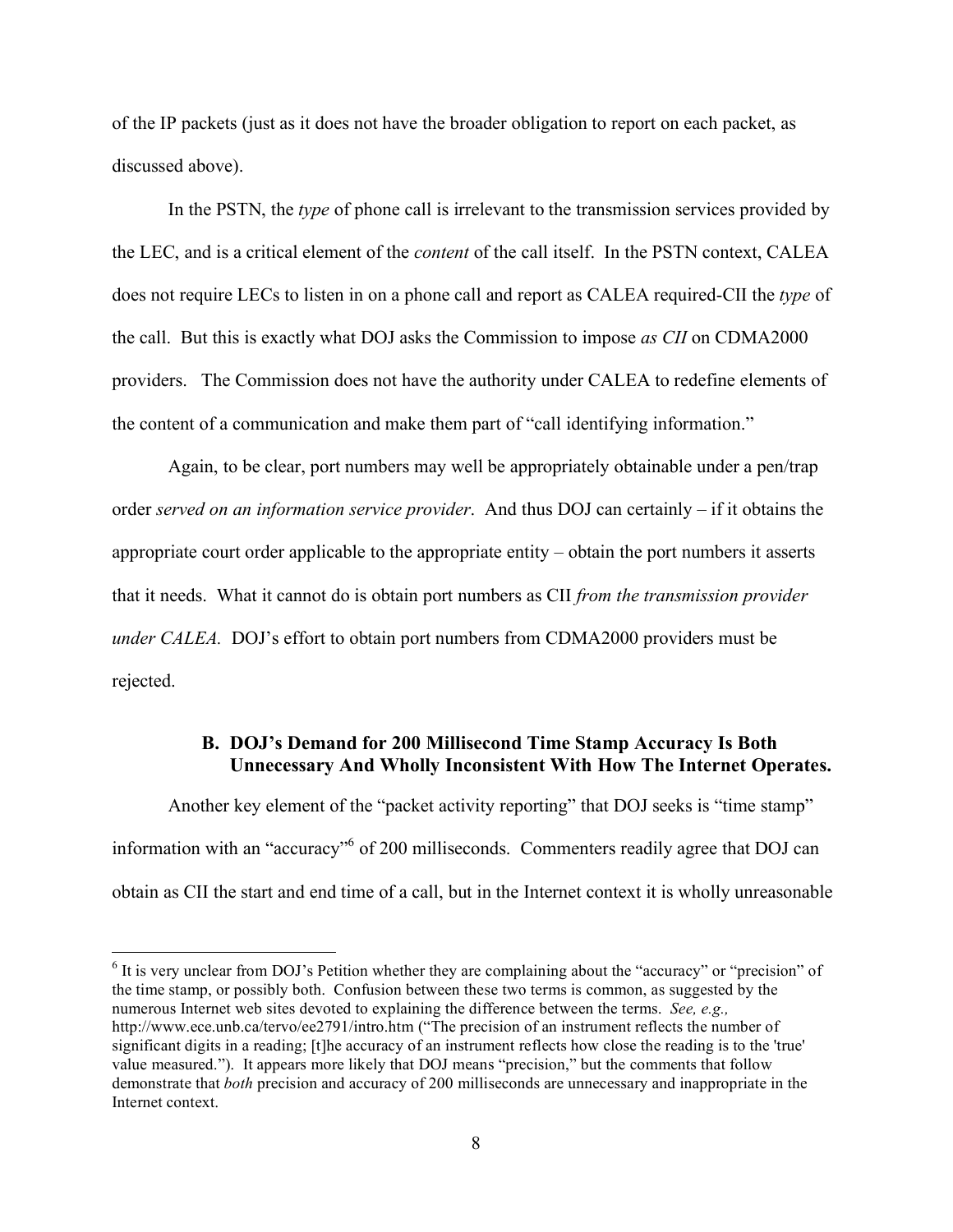to seek to impose a time stamp requirement more "accurate" (or more correctly, "precise") than 1 second. And indeed, the very notion of "accurate" time stamps in the Internet context ignores the fact that time synchronization is *not* a required or widespread part of the Internet. At its core, DOJ's argument for 200 millisecond time stamps is that "we have it on the PSTN and so we must have it on the Internet," without (as is statutorily required) taking into account the radical differences between the PSTN and IP networks.

Unlike in the circuit switched world, the Internet infrastructure does not need its network elements to be time-synchronized. A router or a switch that thinks the time at a given point is, say, 09:37:*43* (reported with a one second level of precision), can exchange packets with another router or switch that thinks the time is 09:37:*58* at the same point in time. In other words, the fact that separate network components do not agree on what time it is *does not matter* in the Internet – packets will flow back and forth without difficulty. This is true both between different network operators *and* within a single network. Indeed, a fundamental feature of the TCP/IP suite of protocols is that it permits asynchronous communications, and that it does not require any time synchronization between elements in order to exchange packets.

Thus, because timing is not a significant concern in basic Internet communications, it is common for routers, switches, and other elements used across the Internet not to report or track the time to a higher degree of precision than one second. Although *some* ISPs may seek to maintain a higher degree of time accuracy (to, for example, be able to compare security logs across a network), such practices are not required and cannot be mandated without imposing significant burdens. To require a precision down 200 milliseconds as a routine matter could force some service providers to replace significant amounts of hardware to comply with such a requirement.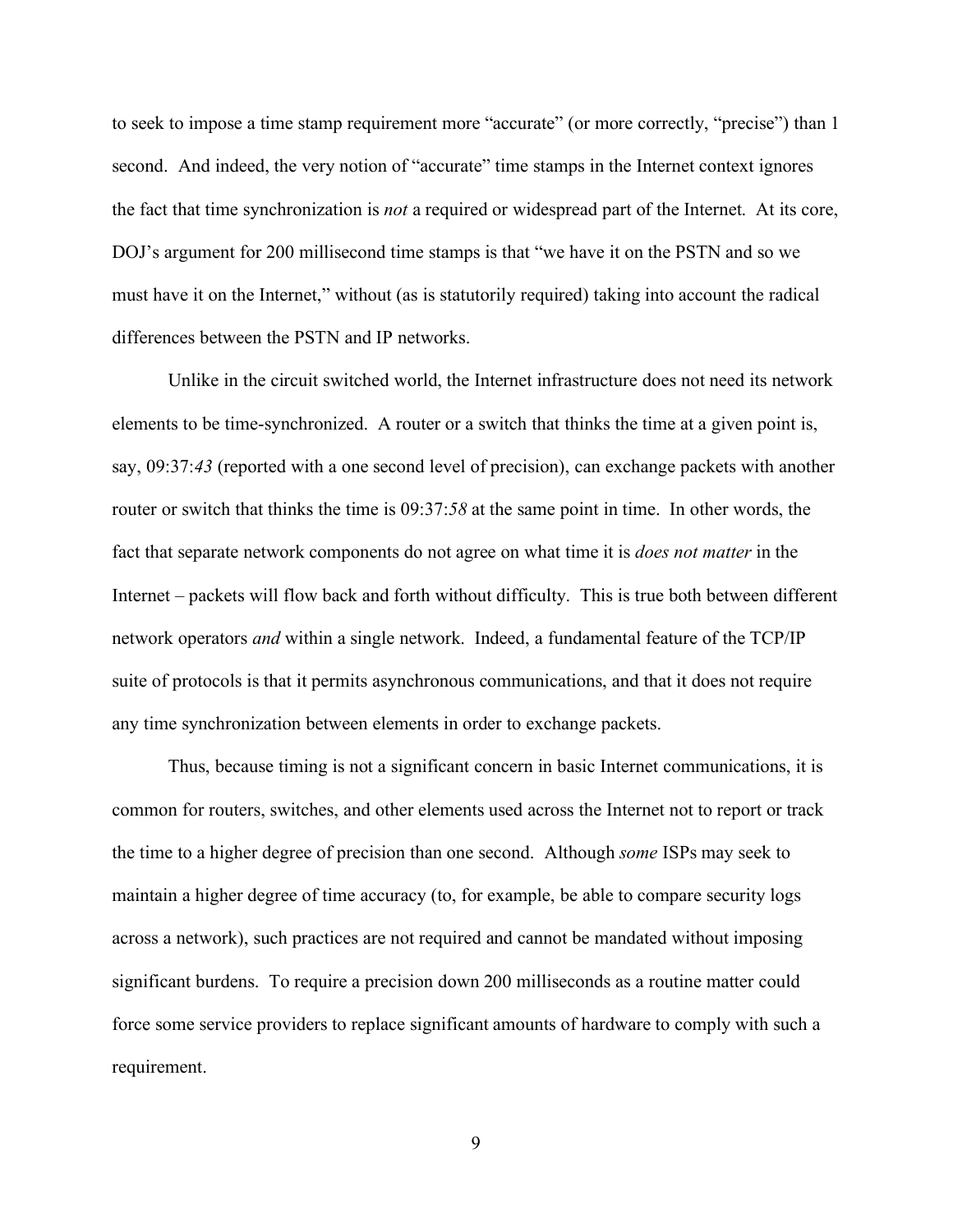Moreover, precise (or accurate) time stamps are unnecessary on the Internet, when IP packets have correlation IDs that allow separate packets to be associated even when they arrive at separate times. In the circuit switched world, law enforcement at times *does* need highly precise timing in order to correlate a content interception with the associated signaling information. But in the Internet context, such correlation is an inherent part of essentially all Internet protocols that use more than one packet. Thus, if DOJ obtains a warrant to obtain the content of a communication on the Internet, the needed correlation information will be delivered to law enforcement *wholly apart from any timing information*.

DOJ's Petition speaks of "accuracy" when seeking a time stamp with – using the more appropriate term  $-$  a "precision" of 200 milliseconds. "Precision" in the time context means how granular a time is reported – whether time is, for example, recorded by the minute, by the second, or by the millisecond. "Accuracy" is an entirely different question – whether a reported time is in fact "correct" according to some external "true" time (such as an agreed upon atomic clock). As noted above, however, there is no need for "accurate" time in order to send communications over the Internet. Although some Internet *applications* can benefit from accurate time – and the Network Time Protocol ("NTP") can facilitate the needed level of accuracy – such accuracy is *not* needed for the underlying Internet communications. If DOJ is suggesting that CII time stamps must be "accurate" across the Internet – including either within a single network or across unrelated networks – then DOJ is proposing a complete reworking of how the Internet operates. The Commission does not have any authority – under CALEA or any other statute – to order such a revamping of the Internet.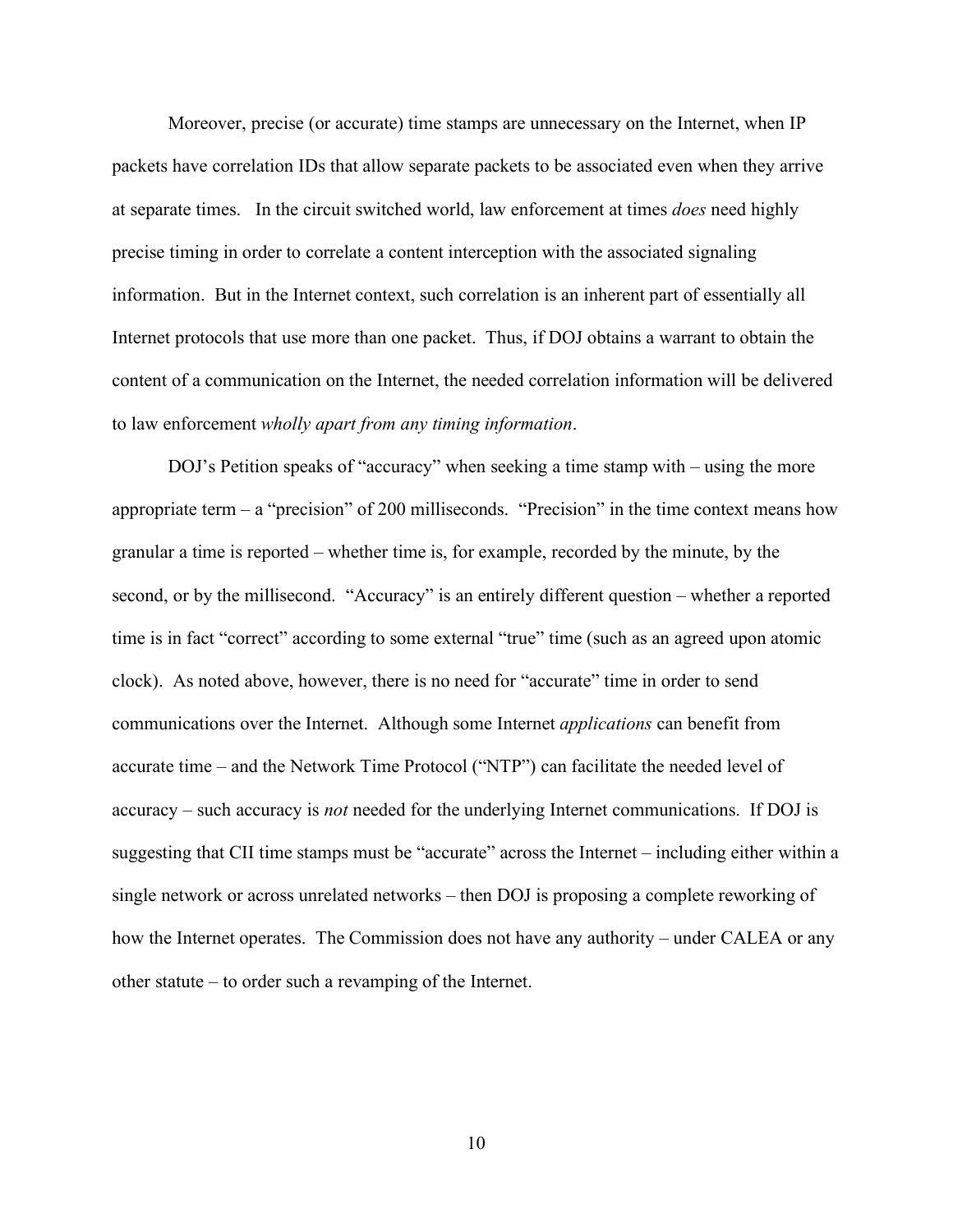# **IV. THE HEIGHTENED LOCATION REQUIREMENT SOUGHT BY DOJ IS NOT REQUIRED BY CALEA, AND WOULD REQUIRE A RADICAL RESTRUCTURING OF CURRENT LOCATION PRACTICES – RESULTING IN A GROSS AND ON-GOING VIOLATION OF USERS' PRIVACY.**

In its Petition, DOJ asks the Commission to revisit the 1999 rejection by the Commission of law enforcement's efforts to receive location information that is more precise or granular than cell tower location. In its 1999 Third Report & Order, the Commission weighed privacy concerns raised by law enforcement's call for more granular information, and specifically rejected the call because it would "undermine individual privacy."<sup>7</sup> Privacy advocates challenged even the degree of location information that the Commission did require in 1999, and in 2000 the U.S. Court of Appeals affirmed the Commission's privacy determination, citing to the privacy mandate in CALEA itself.<sup>8</sup>

Nothing has happened since 1999 or 2000 to change this privacy determination, and DOJ does not even attempt to identify any change to the statutory privacy mandate in CALEA. DOJ fails to advance *any* legal analysis that would warrant revisiting – much less overturning – the 7+ year-old determinations by this Commission and the U.S. Court of Appeals that the Commission had struck the statutorily proper privacy balance in 1999. Until and unless DOJ presents affirmative argument that some legal or statutory change requires a redetermination of this settled issue, the Commission should not consider DOJ's request.

Instead of addressing the statutorily mandated privacy determination made by the Commission in 1999, DOJ's only argument is that – supposedly – technology has progressed since 1999. But this completely ignores the facts that (a) more precise location technology *was*

 <sup>7</sup> Communications Assistance for Law Enforcement Act, *Third Report and Order* ¶ 46, CC Docket No. 97- 213, 14 FCC Rcd 16794 (1999).

<sup>8</sup> *U.S. Telecom Ass'n v. Federal Communications Commission*, 227 F.3d 450, 463-64 (D.C.Cir. 2000).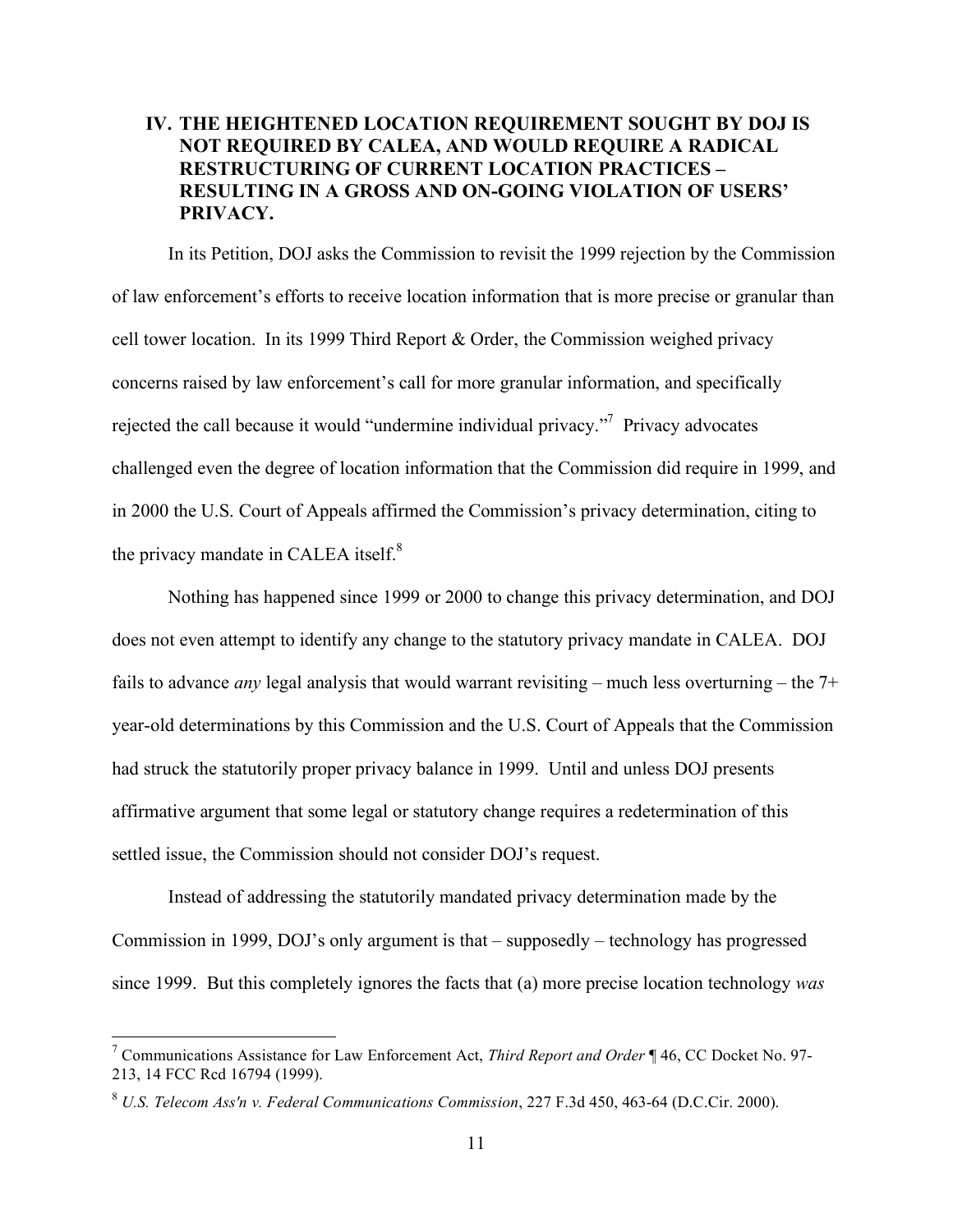available in 1999, $\degree$  and (b) law enforcement's call to require use of that more precise technology was rejected *on legal, privacy grounds*, not because of the state of location technology. DOJ's assertion that technology has changed is some significant manner since 1999 is neither true nor relevant.

Notwithstanding its complete failure to address the privacy determination of the Commission and the Court of Appeals, DOJ in its Petition makes a far more aggressive and far more privacy-invasive proposal than was rejected 7+ years ago. The sweeping destruction of Americans' privacy that DOJ proposes is breathtaking. On page 33-34 of it Petition, DOJ essentially asks the FCC to override the privacy choices made by millions of Americans who use GPS-enabled wireless handsets.

In its Petition, DOJ argues that the Commission should require carriers to provide under CALEA the "highly accurate geographical (latitude-longitude)" location information that can be delivered – often by use of a GPS chip – in the event of a e911 call. *See* Petition at 33-34 & n.83. But to provide such information, wireless carriers would have to force users to always have the GPS capability turned on.

In almost all GPS-enabled wireless handsets sold in this country today, users are give the following specific choice (or similar words) about when to have the phone's internal GPS capability activated:

#### **\* Location Always On** [or] **\* 911 only**

Under DOJ's Petition, CDMA2000 carriers would be required to remove that choice, and force all wireless users to have "Location Always On" (instead of having the GPS chip activated *only*

 $9<sup>9</sup>$  The Court of Appeals specifically referenced the more precise location technology advocated by New York law enforcement authorities in 1999. *See USTA v. FCC*, 227 F.3d at 463-64.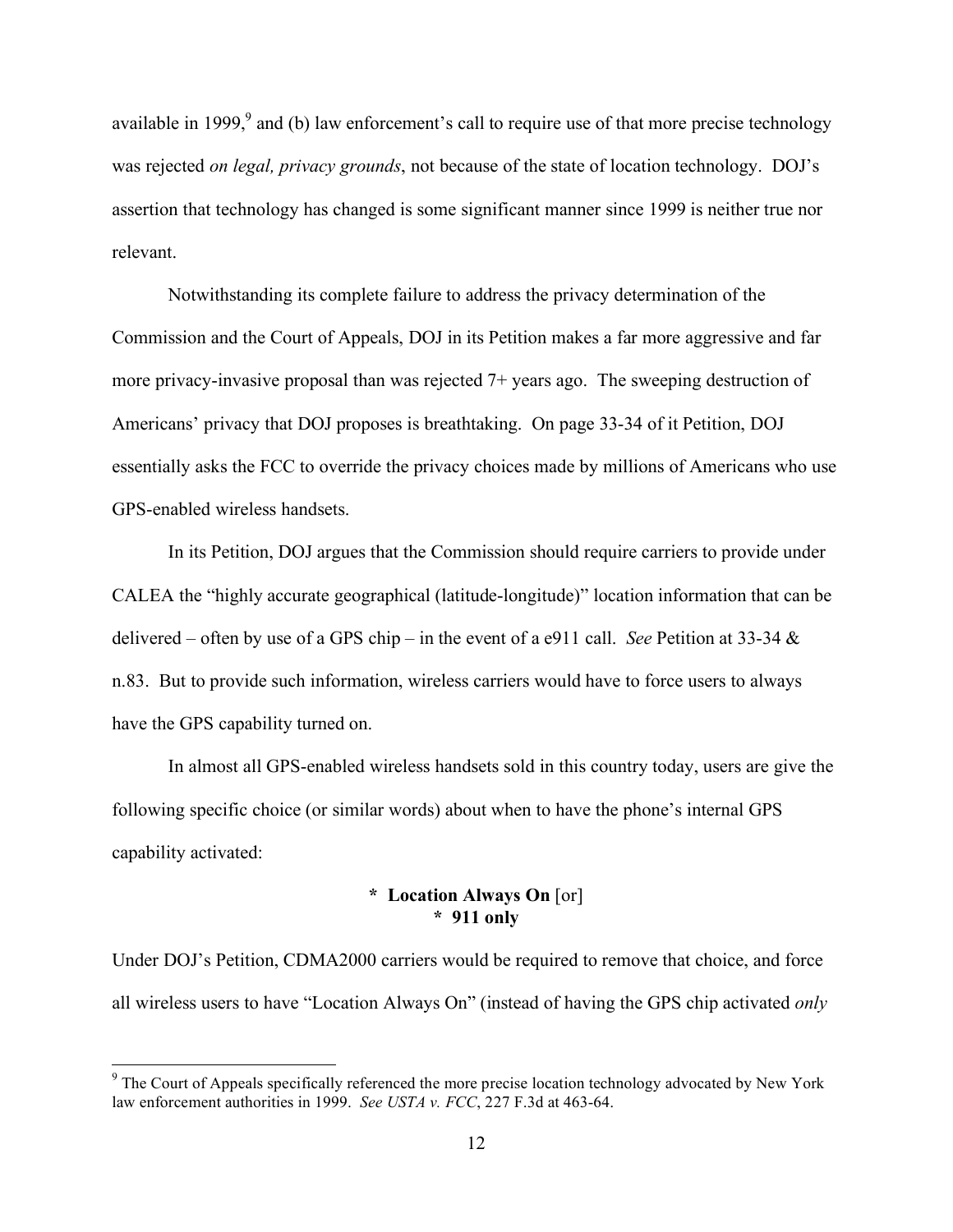for e911 calls).<sup>10</sup> Such a requirement would radically increase the risk of both commercial and governmental abuse of this on-going tracking capability – notwithstanding DOJ's assertion that it is not at this time seeking that capability. It would also squarely violate the explicit probation in CALEA on allowing law enforcement to "to require any specific design of equipment, facilities, services, features or system configurations." CALEA § 103(b)(1); 47 U.S.C § 1002(b)(1).

Beyond the harm to privacy, a CALEA location mandate would harm innovation in at least two ways. First, any requirement that carriers implement any specific location technology would hamper the potential for new and innovative location technologies. Second, any requirement that *carriers* must have access to GPS location information used by location based services would chill the creation of third party location service providers (which could provide innovative services, and could provide enhanced privacy guarantees to users). Congress was clear in its intent to avoid technology mandates and protect technological innovation under CALEA. In fact, Congress specifically stated that its "intent is that compliance with the requirements in [CALEA] will not impede the development and deployment of new technologies."<sup>11</sup> Under CALEA, Congress made explicit that law enforcement may neither dictate system design features and nor bar introduction of new features and technologies.<sup>12</sup> The Commission must respect Congressional intent to not impede innovation, and therefore not impose any specific technology or technological solution for CALEA implementation.

<sup>&</sup>lt;sup>10</sup> It would not be possible for the carrier to "turn on" the GPS chip only for the purpose of executing a wiretap – because such action would be readily detectable by the targeted wireless subscriber (thereby violating the secrecy requirement in CALEA). And if Commission were to make CALEA location disclosure a condition of any location based service, it would likely significantly chill the market for such services.

 $11$  House Report 103-827, "Telecommunications Carrier Assistance to the Government," Oct. 4, 1994, at 19; Senate Report 103-402, "The Digital Telephony Bill of 1994," Oct. 6, 1994, at 19.

 $12 \, H$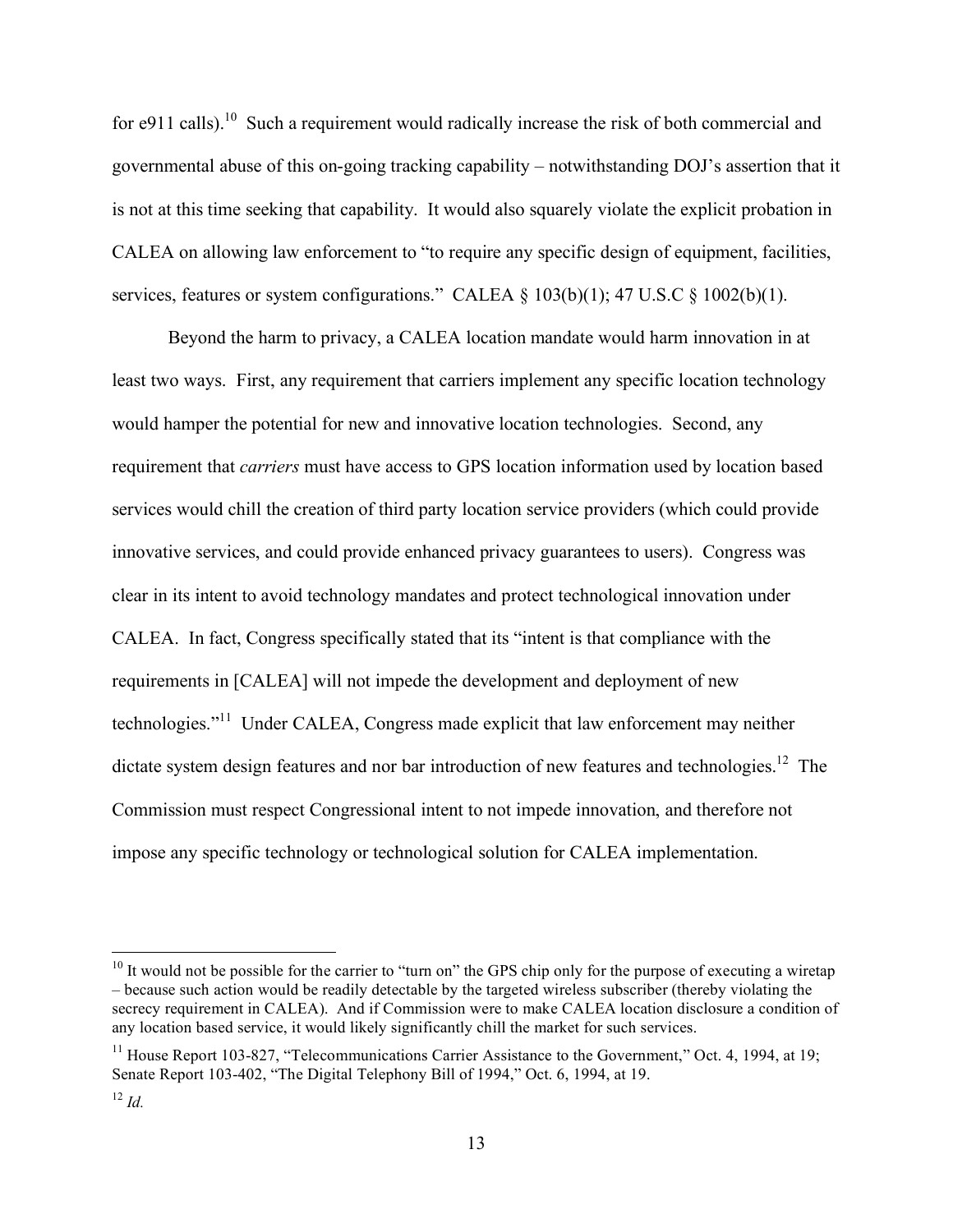The Commission correctly rejected law enforcement's effort to impose stringent location requirements in 1999, and the Court of Appeals affirmed that determination. The Commission should reject out of hand the even more Orwellian proposal advanced by DOJ in its current Petition.

# **V. DOJ'S DEMAND THAT THE COMMISSION REQUIRE CO-LOCATION OR CARRIER STORAGE OF INTERCEPTED COMMUNICATIONS IS NOT PERMITTED BY CALEA, AND IS SIMPLY DOJ'S EFFORT TO SHIFT THE COST AND BURDEN OF INTERCEPTING LARGE VOLUMES OF DATA.**

In their discussion of "security, performance and reliability capabilities," DOJ requests that the Commission impose on CDMA2000 carriers an enormous additional burden, in the form of either mandated co-location of interception equipment or required storage by the carriers of intercepted data. Neither proposed requirement is permitted by CALEA, and both simply reflect DOJ's effort to avoid the clear and unavoidable requirement that means of transmittal of intercepted data must be "*procured by the government*" and not the carrier. 47 U.S.C. §  $1002(a)(3)$ . Simply stated, if DOJ wants to intercept a large volume of data, it – and not the carrier – is responsible for arranging and paying for the facilities to carry that data "to a location *other than the premises of the carrier." Id.* The Commission has no authority to impose this burden on carriers.

This demand by DOJ is even more problematic if any of these proposed rules were to be applied outside of the CDMA2000 context. In the wake of the recent closure of the second largest VoIP provider in the country,<sup>13</sup> the Commission should not be considering placing greater financial and regulatory burdens on Internet access or other IP services.

<sup>&</sup>lt;sup>13</sup> See "SunRocket Goes Out of Business, Leaving Customers in the Lurch," Washington Post, p. D4 (July 18, 2007).